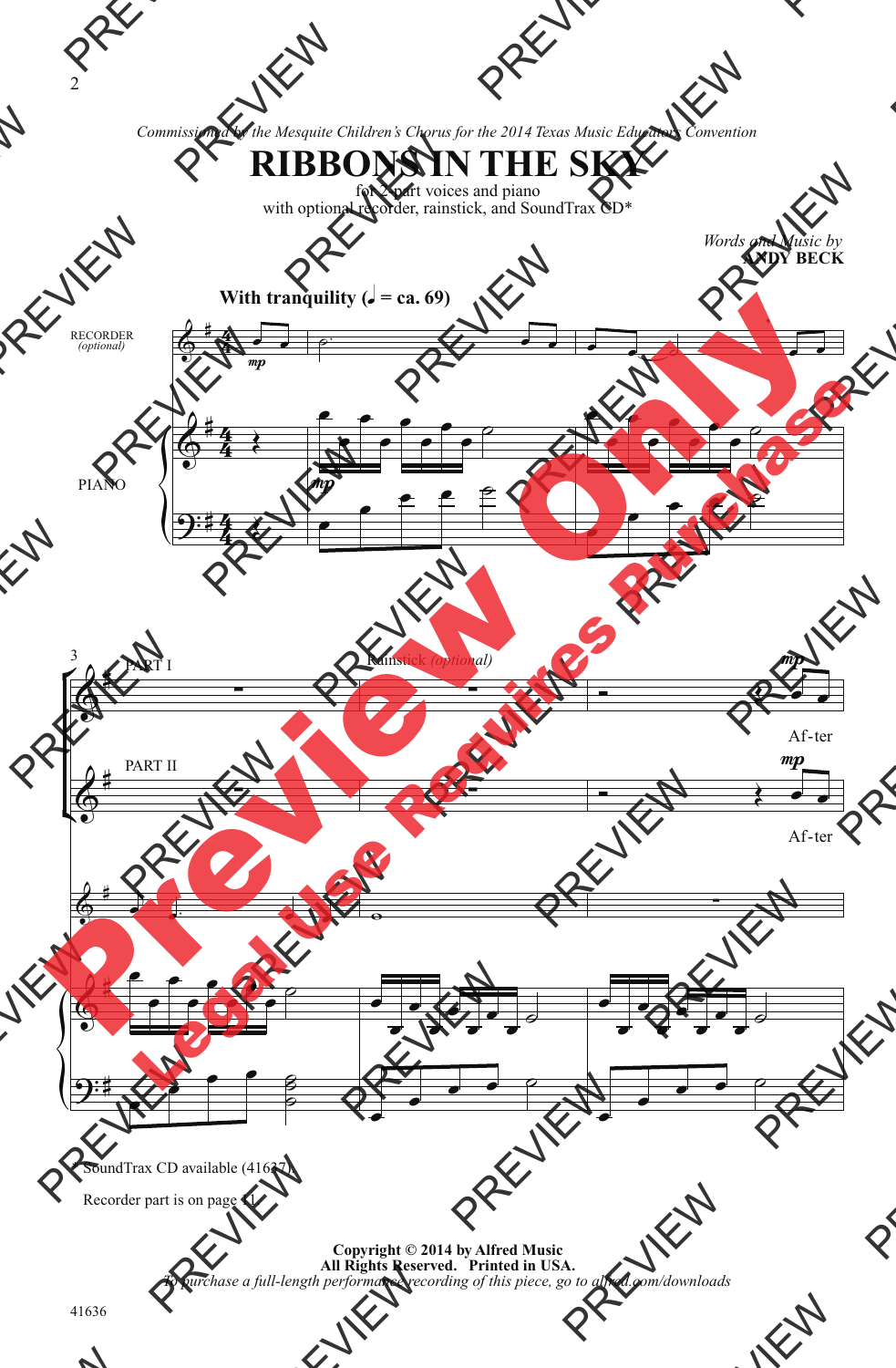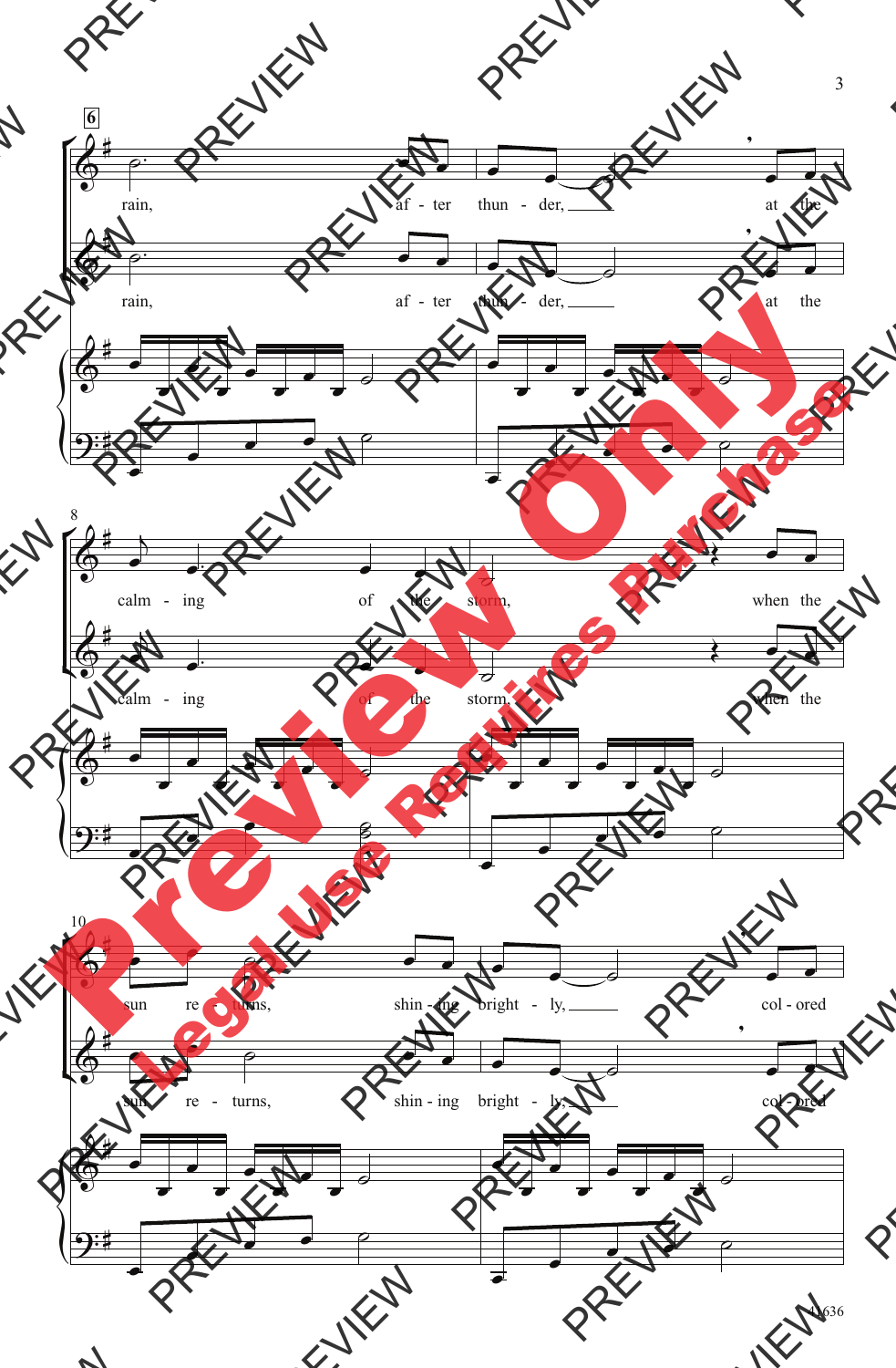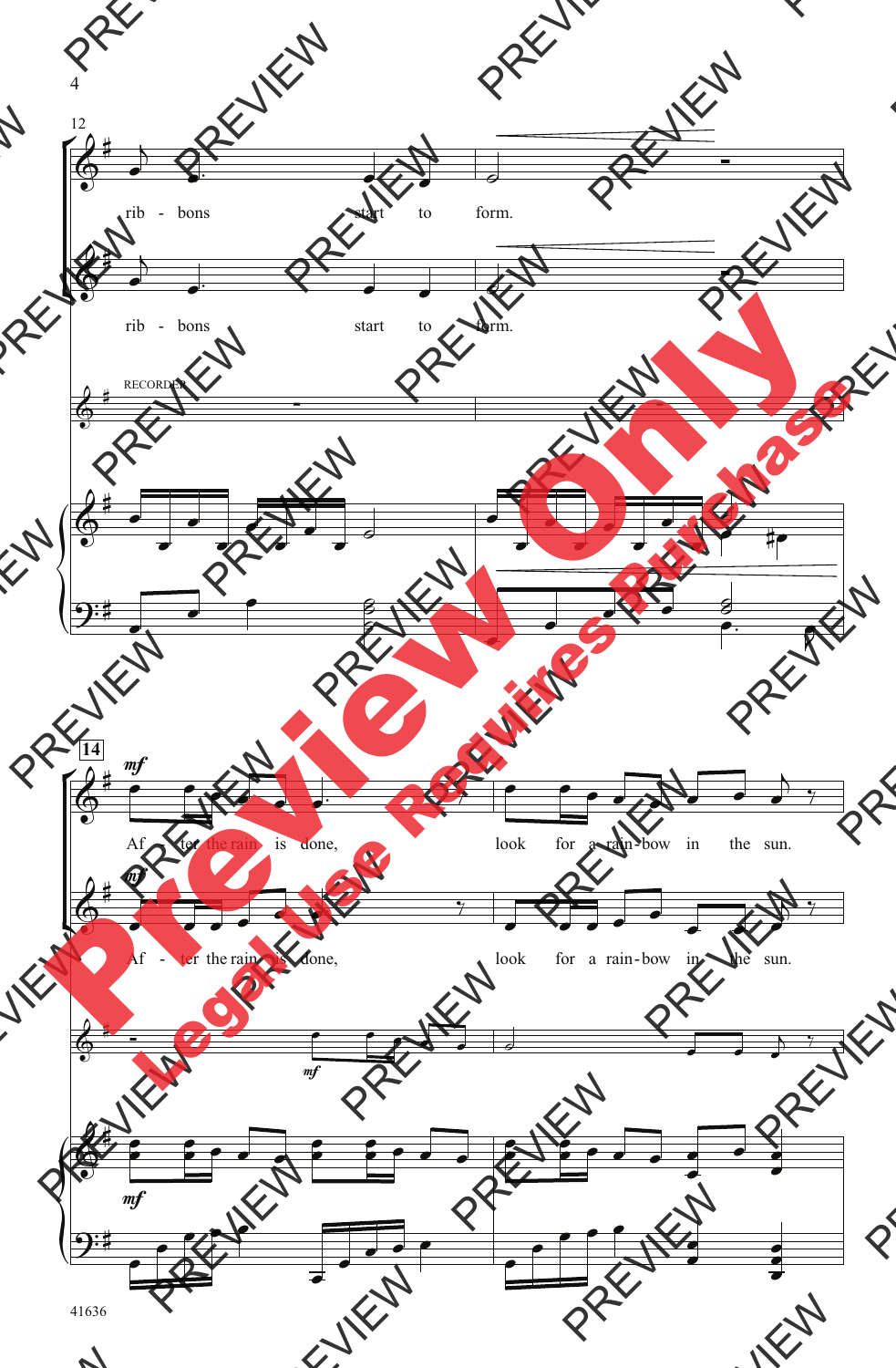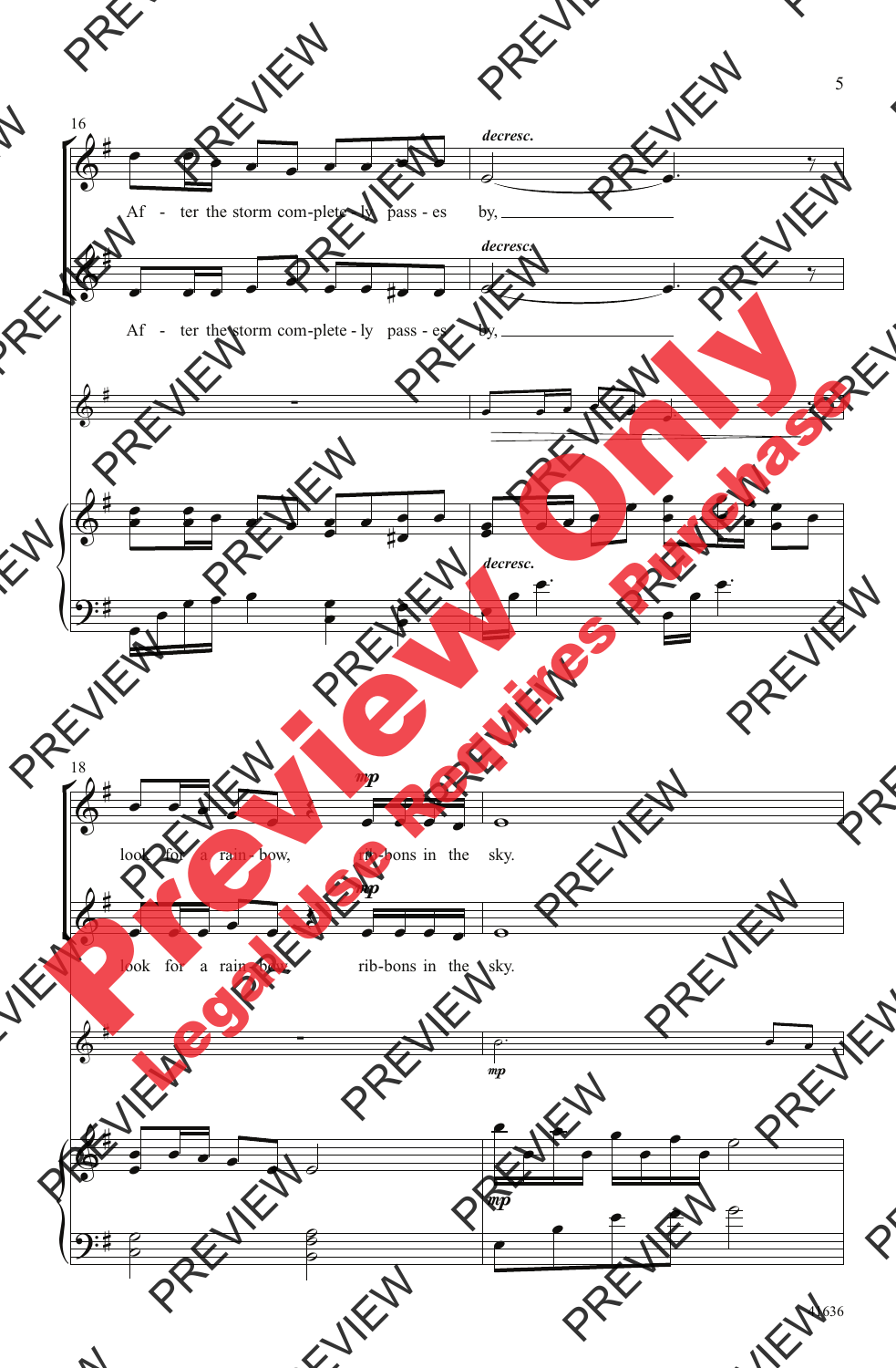

\* PERFORMANCE SUGGESTION: Singers may circle silken scarves overhead as cued in the music. Assign colors left to right across the choral formation—red, orange, yellow, green, blue, indigo, violet.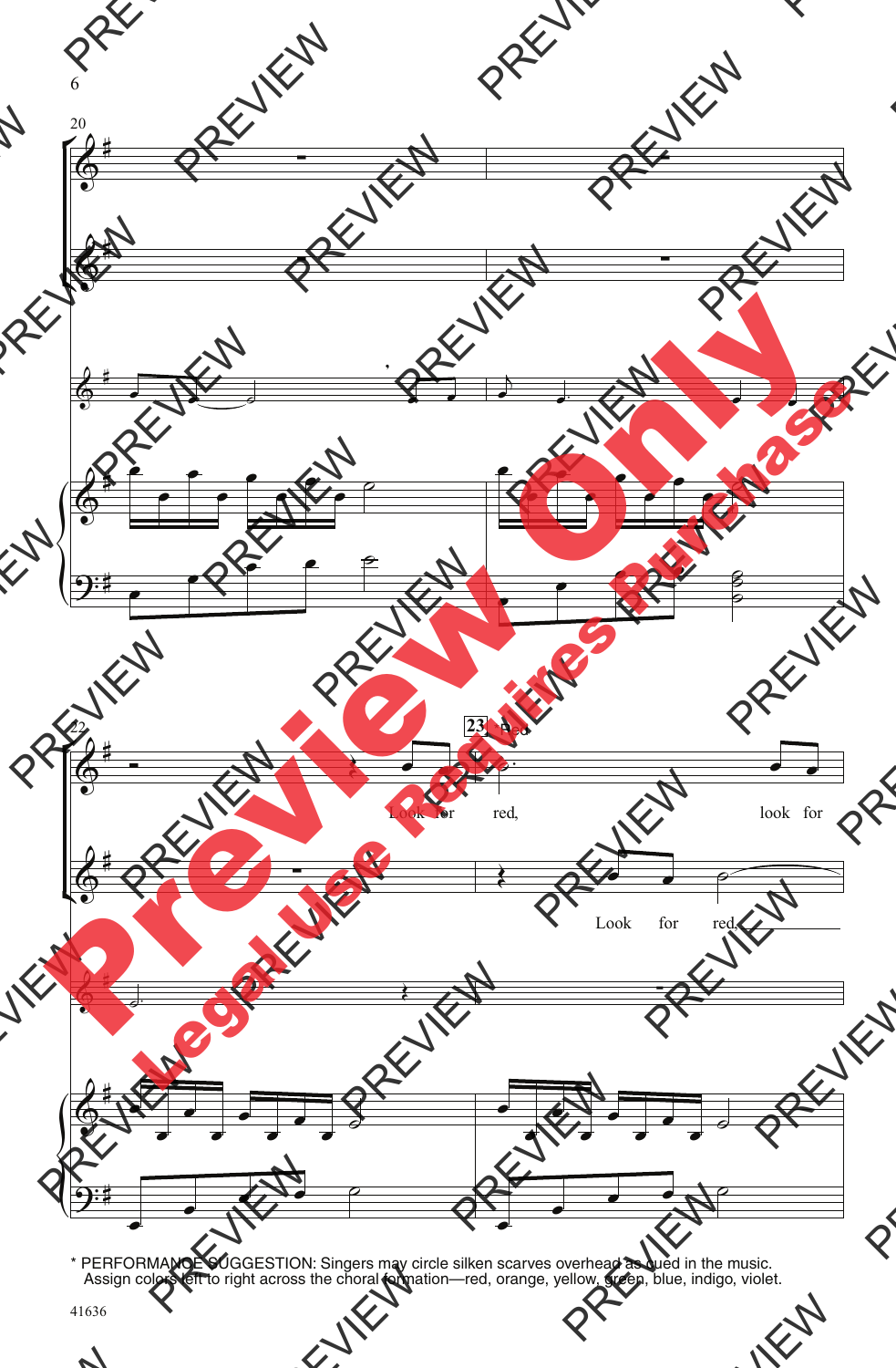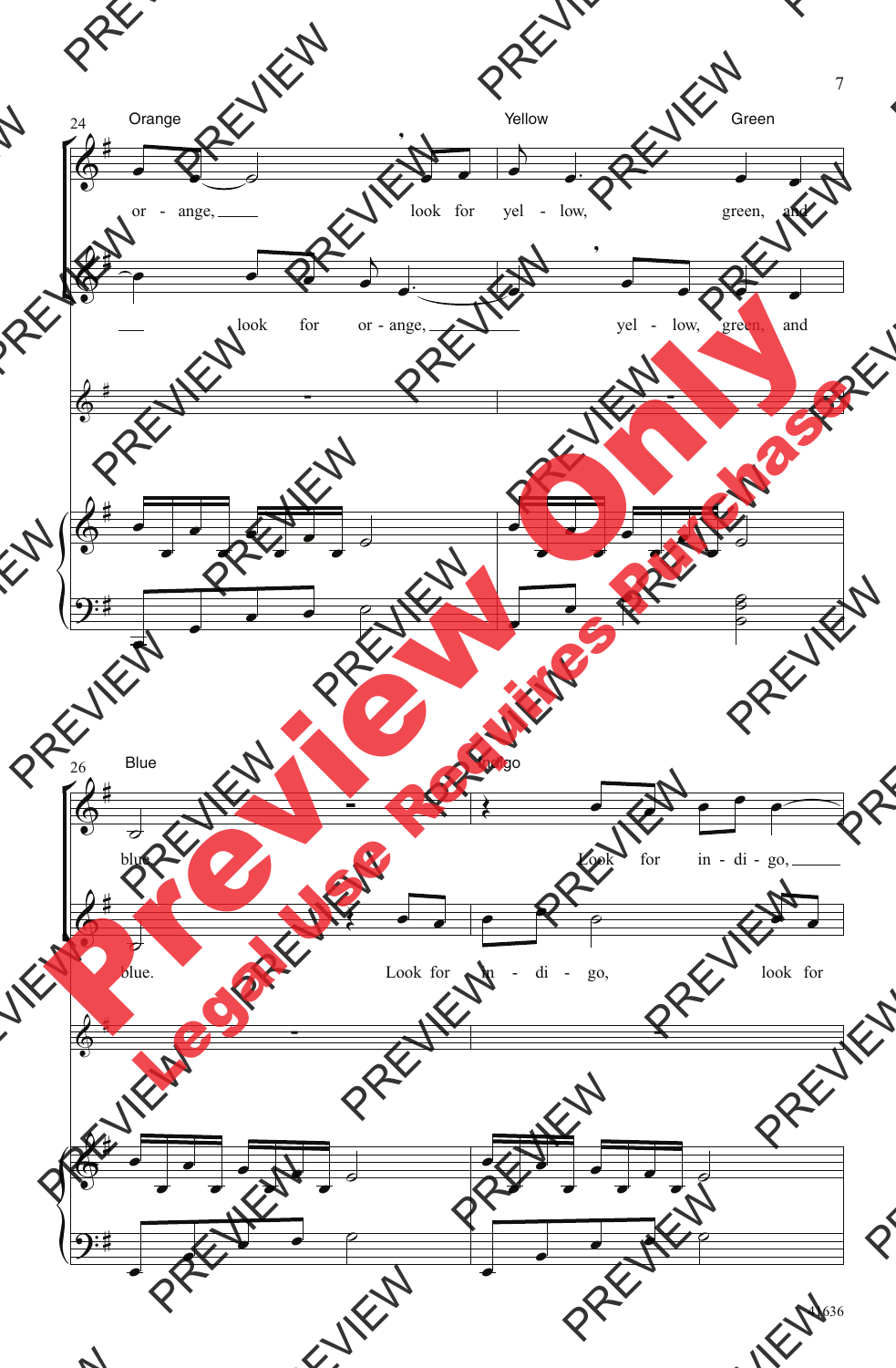8

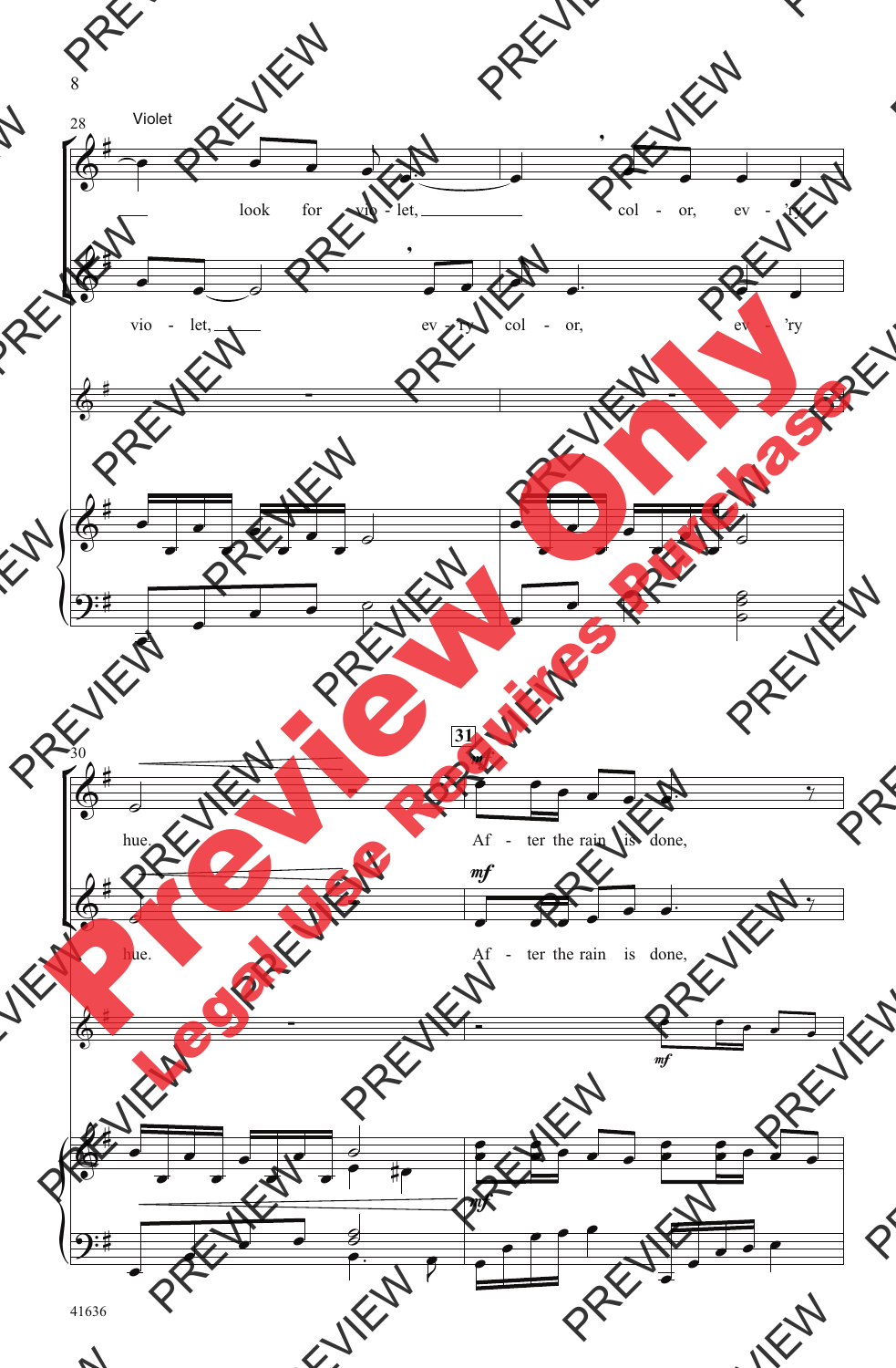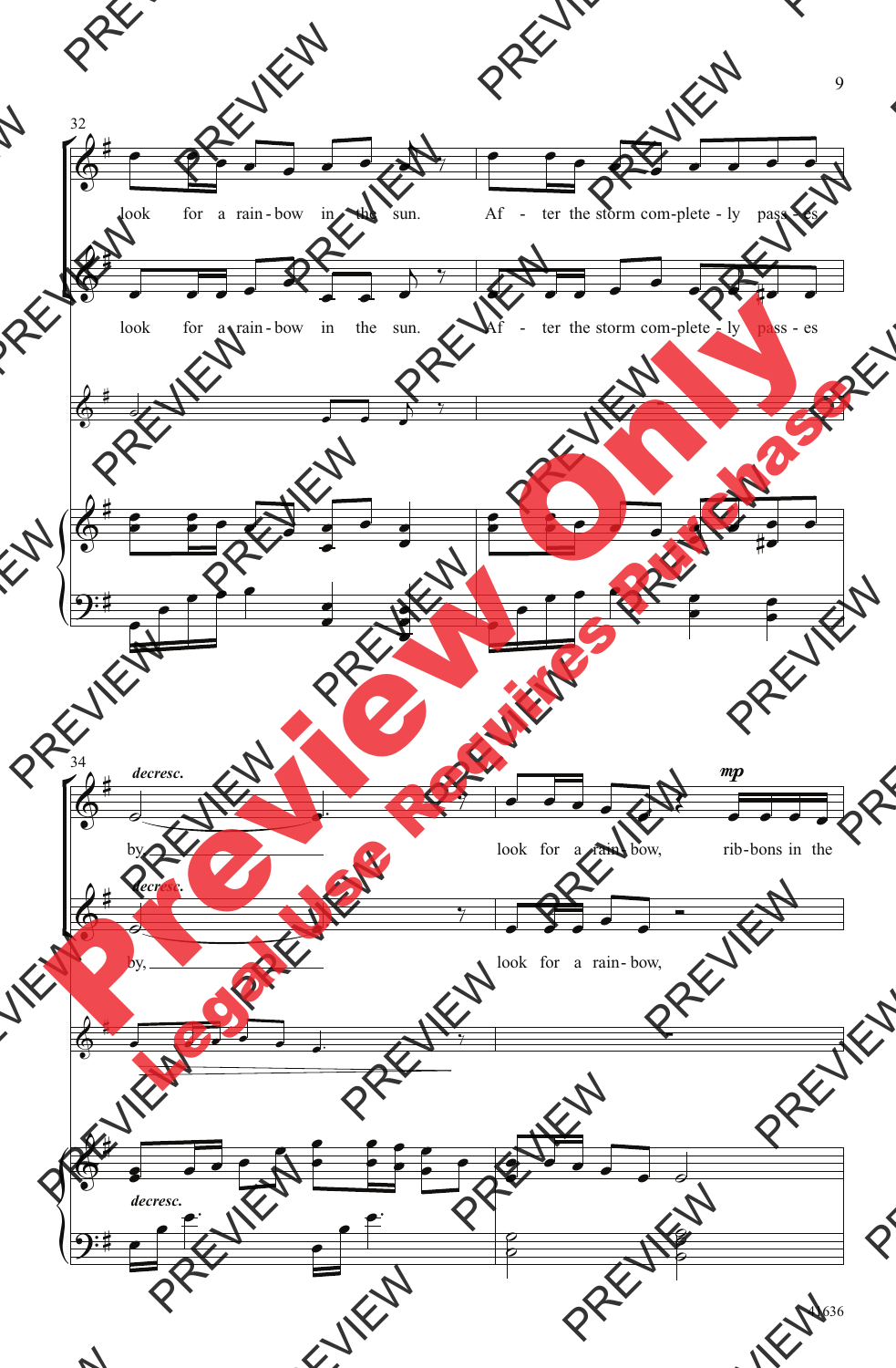